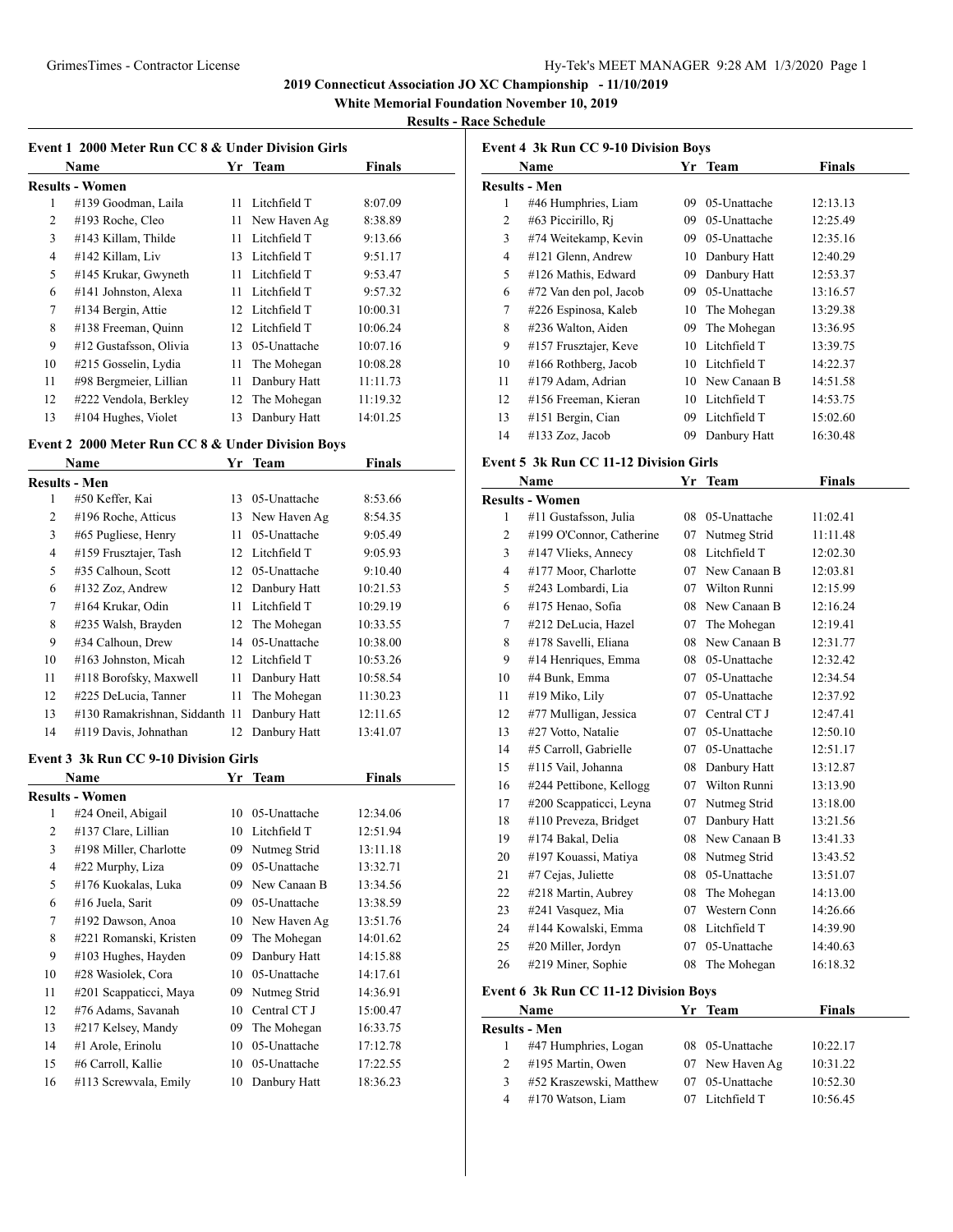**2019 Connecticut Association JO XC Championship - 11/10/2019**

**White Memorial Foundation November 10, 2019 Results - Race Schedule**

| Results - Men  (Event 6 3k Run CC 11-12 Division Boys) |    |              |                       |  |
|--------------------------------------------------------|----|--------------|-----------------------|--|
| Name                                                   |    | <b>Team</b>  | <b>Finals</b>         |  |
| #60 Newman, Jake                                       | 07 | 05-Unattache | 11:05.99              |  |
| #187 Sharron, Andrew                                   | 08 | New Canaan B | 11:09.47              |  |
| #37 Cenatiempo, Jake                                   |    |              | 11:12.81              |  |
| #55 LaMalfa, Samuel                                    | 07 | 05-Unattache | 11:17.45              |  |
| #263 Walsh, Remington                                  | 07 | The Mohegan  | 11:18.90              |  |
| #41 Diamante, Gabriel                                  | 07 | 05-Unattache | 11:23.52              |  |
| #264 Dalles, Charles                                   | 07 | New Haven Ag | 11:26.67              |  |
| #43 Genthe, Trevor                                     | 08 | 05-Unattache | 11:28.00              |  |
| #125 Lopes, Lorenzo                                    | 08 | Danbury Hatt | 11:34.95              |  |
| #73 Verdesoto, Mathias                                 | 08 | 05-Unattache | 11:35.67              |  |
| #167 Schildgen, Benjamin                               | 08 | Litchfield T | 11:35.99              |  |
| #211 Wimler, Julian                                    | 07 | Portland CT  | 11:36.32              |  |
| #128 Nelson, Aidan                                     | 08 | Danbury Hatt | 11:38.97              |  |
| #230 Morse, Maximus                                    | 07 | The Mohegan  | 11:45.61              |  |
| #155 Duffy, Samuel                                     | 08 | Litchfield T | 11:47.49              |  |
| #120 Glenn, Alexander                                  | 07 | Danbury Hatt | 11:48.70              |  |
| #150 Adams, Malin                                      | 07 | Litchfield T | 11:50.46              |  |
| #57 McGinley, Owen                                     | 07 | 05-Unattache | 11:55.88              |  |
| #38 Cicchetti, Colin                                   | 08 | 05-Unattache | 11:56.81              |  |
| #232 Regan, Topher                                     | 08 | The Mohegan  | 11:59.11              |  |
| #162 Johnston, Caleb                                   | 08 | Litchfield T | 12:00.44              |  |
| #160 Goodman, Gabriel                                  | 08 | Litchfield T | 12:06.50              |  |
| #70 Scelia, Ryan                                       | 08 | 05-Unattache | 12:11.91              |  |
| #224 Croughwell, Patrick                               | 07 | The Mohegan  | 12:19.97              |  |
| #64 Poulin, Mark                                       | 07 | 05-Unattache | 12:22.70              |  |
| #129 Ponzetto, Giacomo                                 | 08 | Danbury Hatt | 12:24.59              |  |
| #194 Bishop, Daniel                                    | 08 | New Haven Ag | 12:45.08              |  |
| #184 Hershey, Andrew                                   | 07 | New Canaan B | 12:45.37              |  |
| #62 Peterson, Tyler                                    | 07 | 05-Unattache | 13:12.46              |  |
| #158 Frusztajer, Miklosh                               | 08 | Litchfield T | 13:21.55              |  |
| #71 Taylor, Charles                                    | 08 | 05-Unattache | 13:37.93              |  |
| #234 StGeorge, Elliott                                 | 08 | The Mohegan  | 13:44.78              |  |
| #186 Orelup, Timothy                                   | 07 | New Canaan B | 14:09.90              |  |
| #153 Crosby, Elijah                                    | 07 | Litchfield T | 14:16.23              |  |
| #227 Grant, Connor                                     | 07 | The Mohegan  | 14:22.30              |  |
| #127 Mendez, Julian                                    | 08 | Danbury Hatt | 14:26.35              |  |
| #67 Rivera, Jake                                       | 08 | 05-Unattache | 14:46.88              |  |
| #48 Juela, Maycol                                      | 08 | 05-Unattache | 14:54.51              |  |
| #262 Yuh, Christopher                                  | 07 | Litchfield T | 14:56.89              |  |
|                                                        |    |              | Yr<br>08 05-Unattache |  |

# **Event 7 4k Run CC 13-14 Division Girls**

|    | Name                    | Yr | Team            | Finals   |  |
|----|-------------------------|----|-----------------|----------|--|
|    | Results - Women         |    |                 |          |  |
| 1  | #8 Cicchetti, Katherine |    | 06 05-Unattache | 15:54.13 |  |
| 2  | #75 Gibson, Leilani     |    | 06 Ambitious N- | 16:26.73 |  |
| 3  | #140 Johnston, Abigail  |    | 05 Litchfield T | 16:39.97 |  |
| 4  | #21 Murphy, Charlotte   |    | 06 05-Unattache | 16:46.42 |  |
| 5  | #203 Flynn, Madison     |    | 06 Portland CT  | 16:56.81 |  |
| 6  | #10 Douglass, Lillian   |    | 06 05-Unattache | 17:14.37 |  |
| 7  | #148 White, Gabrielle   |    | 06 Litchfield T | 17:14.63 |  |
| 8  | #210 Wimler, Joanne     |    | 05 Portland CT  | 17:17.39 |  |
| 9  | #220 Pazzaglia, Isabel  |    | 05 The Mohegan  | 17:22.37 |  |
| 10 | $#17$ Kane, Payton      | 05 | 05-Unattache    | 17:30.34 |  |
| 11 | #213 Duclos, Eliana     |    | 05 The Mohegan  | 17:44.60 |  |

| 12 | #114 Vail, Amelia          | 05 | Danbury Hatt | 18:02.20 |
|----|----------------------------|----|--------------|----------|
| 13 | #2 Arole, Kitan            | 06 | 05-Unattache | 18:14.63 |
| 14 | #25 Paggioli, Isabelle     | 06 | 05-Unattache | 18:17.32 |
| 15 | #18 Kolpa, Lana            | 06 | 05-Unattache | 18:18.92 |
| 16 | #15 Jackson, Hannah        | 05 | 05-Unattache | 18:34.47 |
| 17 | #29 Wasiolek, Tess         | 06 | 05-Unattache | 18:40.82 |
| 18 | #208 Tabellione, Lily      | 06 | Portland CT  | 18:45.18 |
| 19 | #102 Hamed, Dayle          | 05 | Danbury Hatt | 18:50.87 |
| 20 | #13 Harmon, Katherine      | 06 | 05-Unattache | 18:53.94 |
| 21 | #214 Gosselin, Anna        | 05 | The Mohegan  | 18:59.30 |
| 22 | #23 Norton, Sara           | 06 | 05-Unattache | 19:03.76 |
| 23 | #245 Phelan, Madeline      | 06 | Wilton Runni | 19:04.01 |
| 24 | #216 Johnson, Adele        | 06 | The Mohegan  | 19:10.66 |
| 25 | #206 McPhee, Meghan        | 06 | Portland CT  | 19:23.00 |
| 26 | #209 Wilk, McKayla         | 05 | Portland CT  | 19:25.38 |
| 27 | #3 Bellagamba, Julianna    | 06 | 05-Unattache | 19:28.67 |
| 28 | #136 Burch, Tessa          | 06 | Litchfield T | 19:36.04 |
| 29 | #204 Hassett, Keira        | 06 | Portland CT  | 19:38.29 |
| 30 | #100 Borofsky, Sydney      | 06 | Danbury Hatt | 20:07.24 |
| 31 | #205 Lasky, Jamie          | 06 | Portland CT  | 20:11.08 |
| 32 | #207 Morin, Raya           | 05 | Portland CT  | 20:27.91 |
| 33 | #117 Zaloski, Katelyn      | 06 | Danbury Hatt | 21:03.47 |
| 34 | #237 Greco, Abigail        | 06 | Western Conn | 21:44.10 |
| 35 | #30 Whelchel, Corinne      | 06 | 05-Unattache | 21:48.55 |
| 36 | #240 Tomaino, Julissa      | 06 | Western Conn | 21:58.66 |
| 37 | #111 Ramakrishnan, Srishti | 05 | Danbury Hatt | 26:58.52 |

## **Event 8 4k Run CC 13-14 Division Boys**

|                | Name                      | Yr  | Team         | <b>Finals</b> |  |
|----------------|---------------------------|-----|--------------|---------------|--|
|                | <b>Results - Men</b>      |     |              |               |  |
| 1              | #44 Grevious, Byron       | 06  | 05-Unattache | 13:50.44      |  |
| $\overline{c}$ | #40 Davis, Luke           | 0.5 | 05-Unattache | 14:24.93      |  |
| 3              | #54 LaChapelle, Nicholas  | 06  | 05-Unattache | 14:41.47      |  |
| 4              | #247 Hergenrother, Steven | 06  | Wilton Runni | 14:56.81      |  |
| 5              | #53 Kraszewski, Michael   | 05  | 05-Unattache | 15:29.99      |  |
| 6              | #191 Zoccolillo, Patrick  | 05  | New Canaan B | 15:52.18      |  |
| 7              | #249 Lorenz, Ben          | 05  | Wilton Runni | 15:53.16      |  |
| 8              | #165 Reach III, John      | 0.5 | Litchfield T | 16:08.53      |  |
| 9              | #66 Rice, Timothy         | 06  | 05-Unattache | 16:11.44      |  |
| 10             | #228 Manfredi, Ethan      | 05  | The Mohegan  | 16:17.93      |  |
| 11             | #49 Juela Jr, Benny       | 06  | 05-Unattache | 16:22.55      |  |
| 12             | #123 King, David          | 05  | Danbury Hatt | 16:24.94      |  |
| 13             | #33 Bonilla Lucero, Kevin | 06  | 05-Unattache | 16:30.99      |  |
| 14             | #31 Ambrocio, Samuel      | 06  | 05-Unattache | 16:37.79      |  |
| 15             | #248 Kaeyer, Finlay       | 06  | Wilton Runni | 16:41.13      |  |
| 16             | #59 Muricchio, Liam       | 06  | 05-Unattache | 16:43.07      |  |
| 17             | #246 Cohen, Alex          | 05  | Wilton Runni | 16:52.73      |  |
| 18             | #229 Martin, Aidan        | 06  | The Mohegan  | 16:55.08      |  |
| 19             | #250 Sato, Brivic         | 05  | Wilton Runni | 16:55.83      |  |
| 20             | #42 Fusco, Michael        | 06  | 05-Unattache | 16:58.21      |  |
| 21             | #182 Dayton, Alden        | 06  | New Canaan B | 17:00.76      |  |
| 22             | #122 Halas, Jack          | 05  | Danbury Hatt | 17:21.80      |  |
| 23             | #183 Hanson, Reid         | 06  | New Canaan B | 17:27.97      |  |
| 24             | #242 Flynn, Carrington    | 06  | Western Conn | 17:45.85      |  |
| 25             | #190 Zerbe, Luke          | 06  | New Canaan B | 18:03.36      |  |
| 26             | #56 Marrandino, Tanner    | 06  | 05-Unattache | 18:07.70      |  |